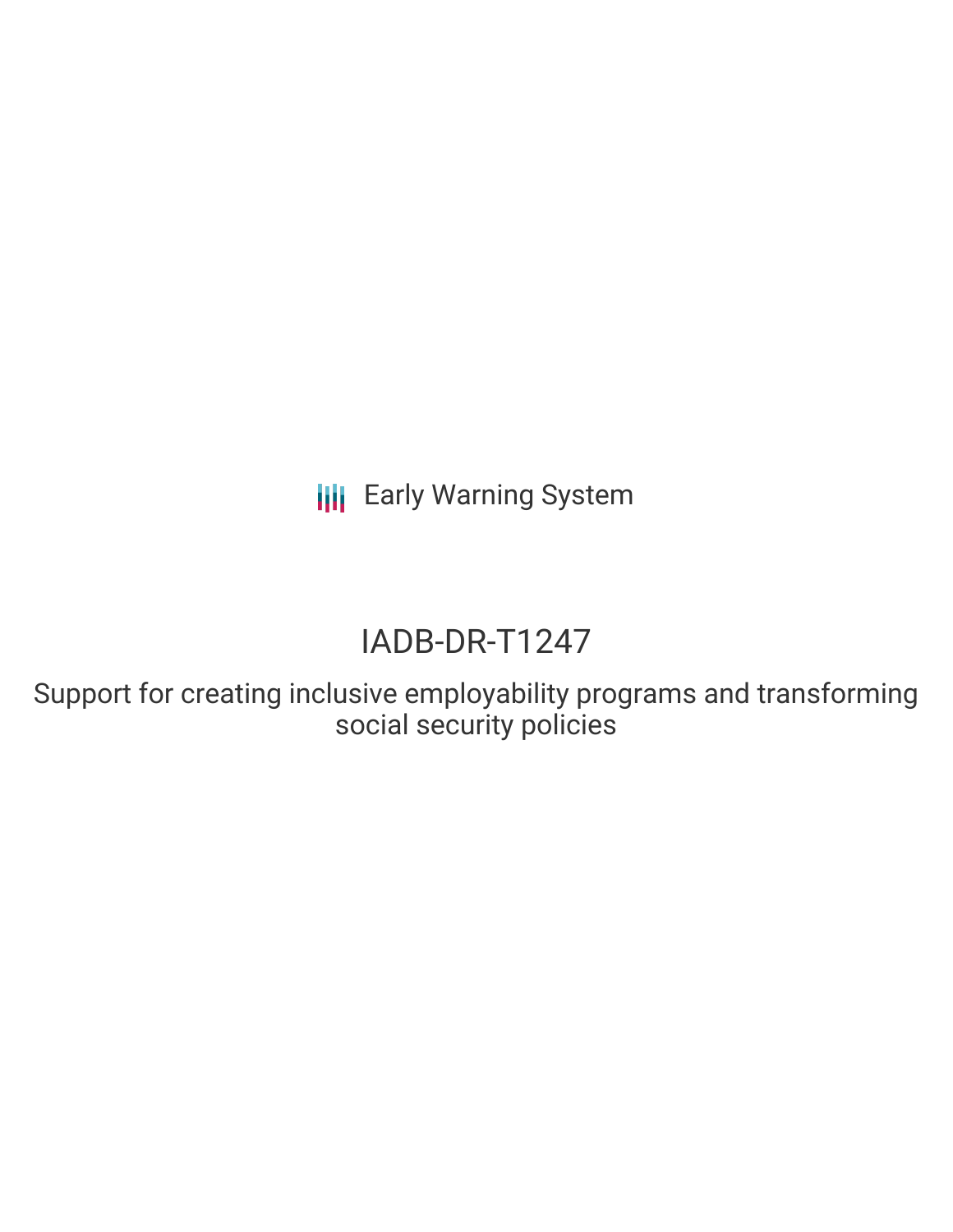

### **Quick Facts**

| <b>Countries</b>               | Dominican Republic                        |
|--------------------------------|-------------------------------------------|
| <b>Financial Institutions</b>  | Inter-American Development Bank (IADB)    |
| <b>Status</b>                  | Approved                                  |
| <b>Bank Risk Rating</b>        | U                                         |
| <b>Borrower</b>                | Government of Dominican Republic          |
| <b>Sectors</b>                 | Law and Government, Technical Cooperation |
| <b>Investment Type(s)</b>      | <b>Advisory Services</b>                  |
| <b>Investment Amount (USD)</b> | \$0.23 million                            |
| <b>Project Cost (USD)</b>      | $$0.23$ million                           |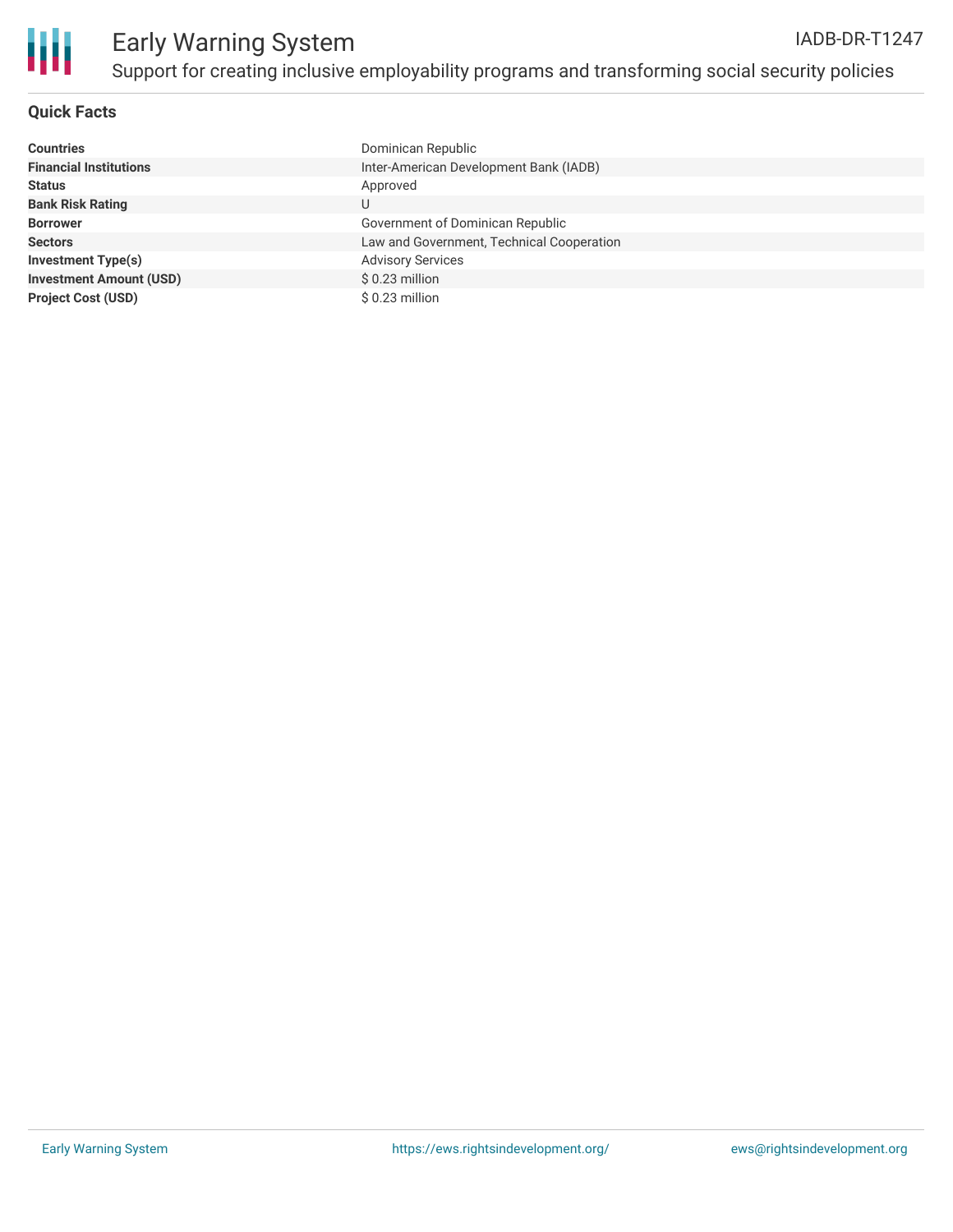

### **Project Description**

This TC will support the generation of relevant knowledge to develop key guidelines for the execution of the new Work Employment system RD- TRABAJA (to be financed by operation DR-L1155). The goal is to develop guidelines to develop: mechanisms for the inclusion in the labor market of specific groups, incentives for the participation of productive sector, a catalogue of sector skills, and support to the implementation of policies for the formalization and coverage of social security.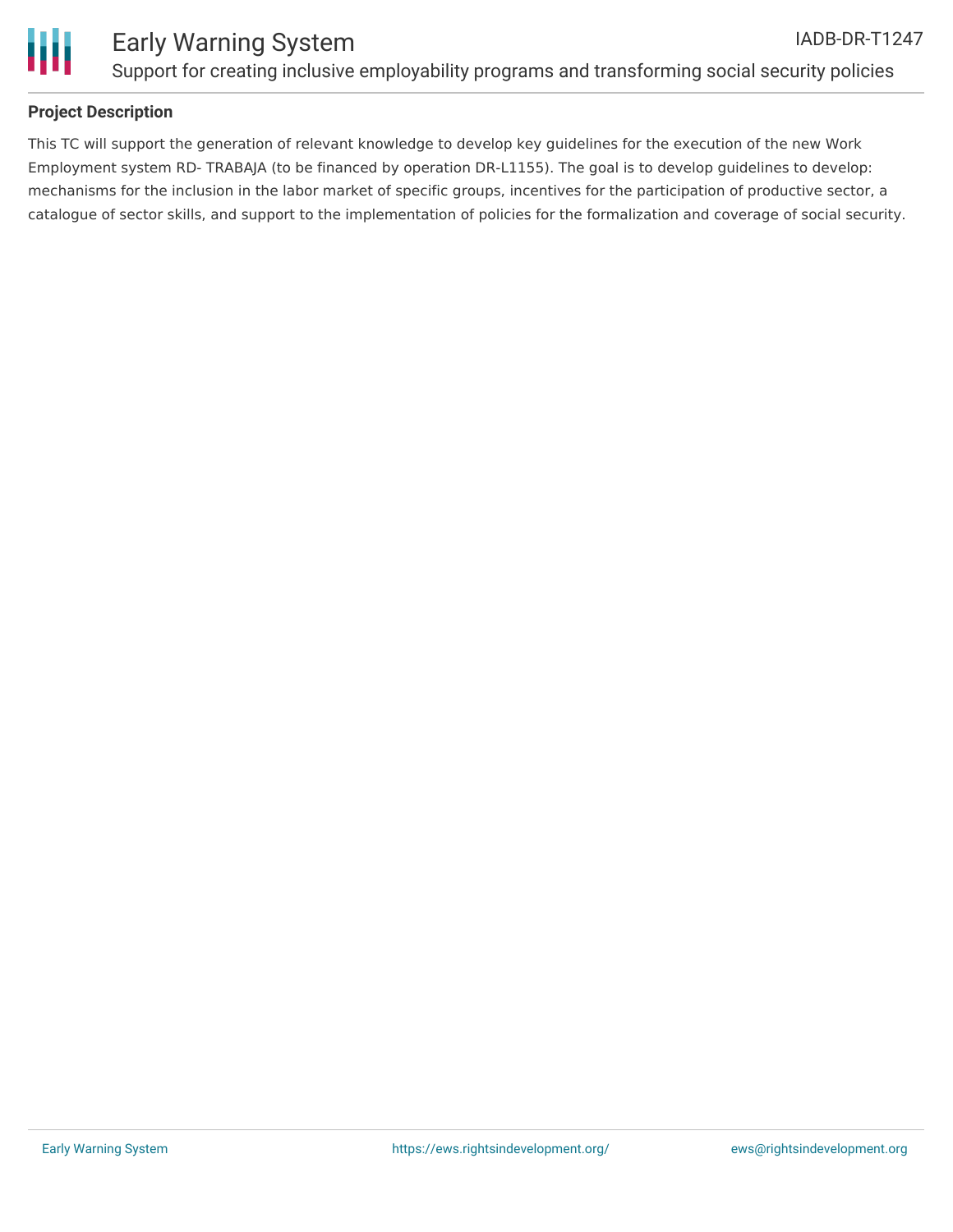

# Early Warning System

Support for creating inclusive employability programs and transforming social security policies

#### **Investment Description**

• Inter-American Development Bank (IADB)